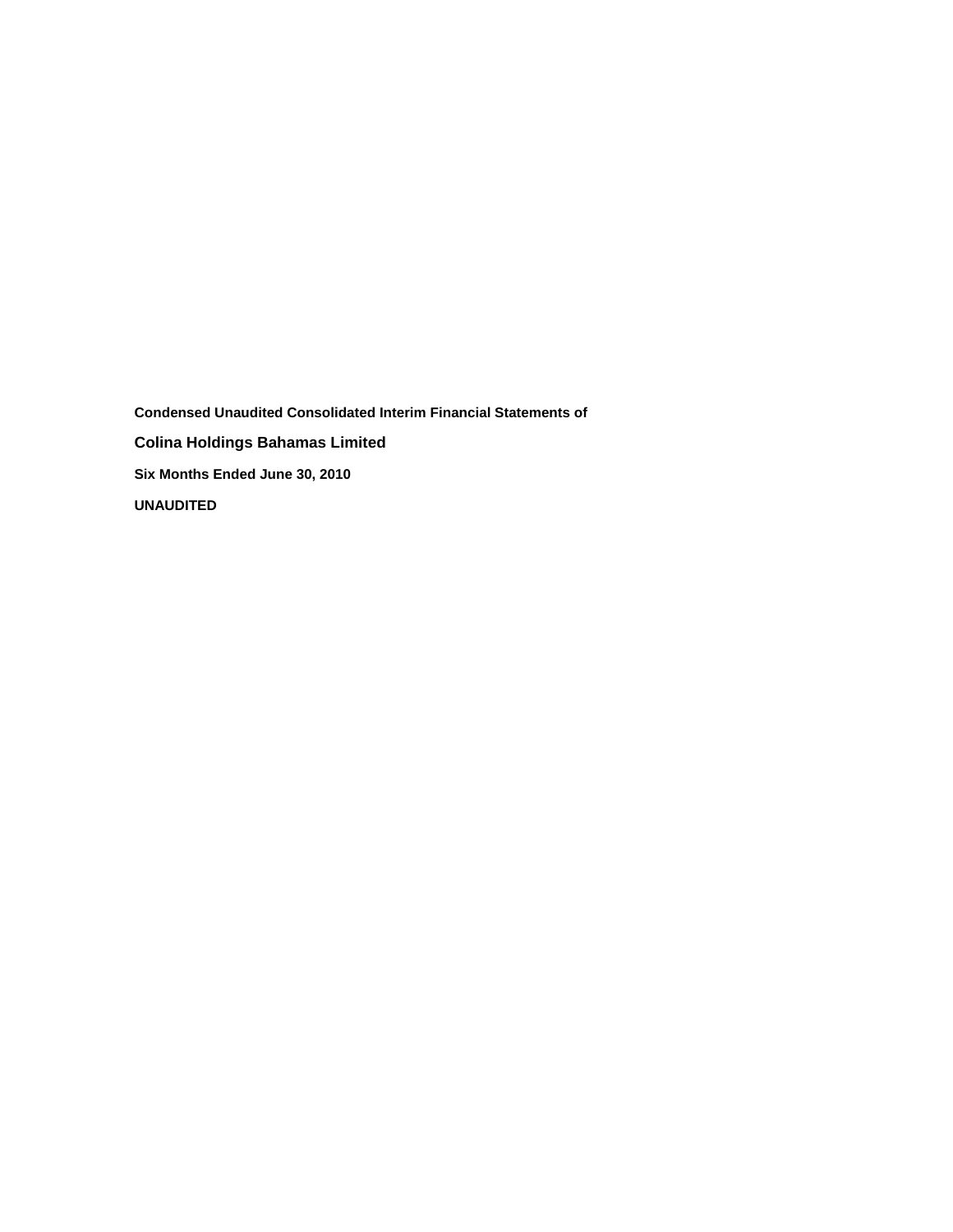### **Message from the Chairman**

Dear Shareholders,

We are pleased to report that Colina continues to meet many of its strategic financial and operational targets despite a challenging economic environment.

The Company continues to improve shareholder value. Net income attributable to the Company's ordinary shareholders for the period January 1, 2010 to June 30, 2010 was \$9.6 million or \$0.39 per ordinary share, compared to net income of \$2.3 million or \$0.09 per ordinary share for the same period in the prior year. Gross premium revenues during the first half of 2010 have decreased by \$3.0 million relative to the comparable period in 2009, which reflected a one-time sale of a single premium annuity contract.

Returns on the investment portfolio are higher than in the prior year with net investment income for the period at \$16.4 million compared to \$11.4 million for the same period in 2009.

As a result of the Company's continued investment to further create operational efficiencies, general and administrative expenses have increased over prior year by \$2.5 million. We have seen a marked improvement in policy retention resulting in reduced maturity and surrender benefit expenses compared to the same period in the prior year.

Our high quality investments and disciplined operational capabilities have strengthened the Company's balance sheet. Invested assets remain a significant proportion of the asset base, comprising 83.3% of total assets. Total equity stands at \$107.9 million at June 30, 2010 compared to \$103.3 million at December 31, 2009. We shall continue to strive to maximize opportunities for growth and deliver sound returns to our shareholders.

 $\rule{1em}{0.5em}\vspace{1em}$ 

Terence Hilts Chairman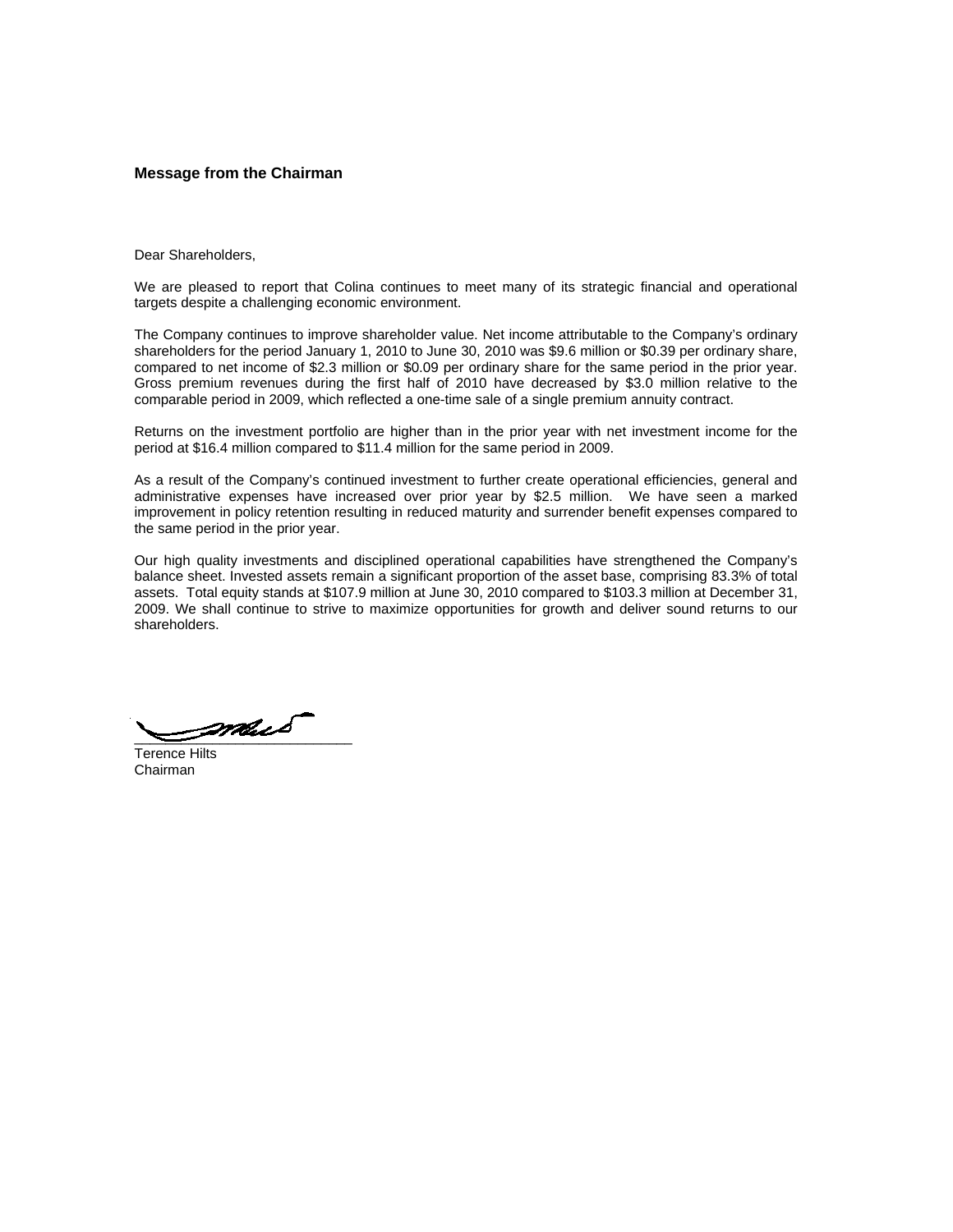# **COLINA HOLDINGS BAHAMAS LIMITED Unaudited Consolidated Interim Balance Sheet**

As at June 30, 2010 with comparative figures as at December 31, 2009 (Expressed in Bahamian dollars)

|                                                                                                                                                                | <b>June 30,</b><br>2010                                                                 | December 31,<br>2009                                                                      |
|----------------------------------------------------------------------------------------------------------------------------------------------------------------|-----------------------------------------------------------------------------------------|-------------------------------------------------------------------------------------------|
| <b>ASSETS</b><br>Term deposits<br>Investment securities<br>Mortgages and commercial loans<br>Policy loans<br>Investment properties<br>Investment in associates | \$<br>12,007,348<br>194,922,027<br>75,056,443<br>71,634,565<br>55,597,651<br>11,489,735 | \$<br>12, 147, 223<br>188,514,129<br>76,859,904<br>71,742,995<br>52,726,442<br>11,312,539 |
| Total invested assets<br>Cash and demand balances<br>Receivables and other assets<br>Property and equipment<br>Goodwill<br>Other intangible assets             | 420,707,769<br>11,519,052<br>40,000,674<br>20,362,503<br>11,034,383<br>1,615,311        | 413,303,232<br>12,821,425<br>40, 169, 949<br>20,937,852<br>11,034,383<br>266,885          |
| <b>Total assets</b>                                                                                                                                            | 505,239,692                                                                             | \$<br>498,533,726                                                                         |
| <b>LIABILITIES</b><br>Provision for future policy benefits<br>Policy dividends on deposit<br>Total policy liabilities<br>Bank Ioan                             | \$<br>308,955,637<br>32,136,605<br>341,092,242                                          | \$<br>304,728,304<br>32,328,725<br>337,057,029<br>2,903,756                               |
| Third party pension liabilities<br>Other liabilities                                                                                                           | 25,085,808<br>31,149,864                                                                | 24,515,926<br>30,794,107                                                                  |
| <b>Total liabilities</b>                                                                                                                                       | 397,327,914                                                                             | 395,270,818                                                                               |
| <b>EQUITY</b><br>Ordinary shares<br>Treasury shares<br>Share premium<br>Revaluation reserve<br>Retained earnings                                               | 24,729,613<br>(81,615)<br>5,960,299<br>5,032,718<br>40,028,292                          | 24,729,613<br>(81, 615)<br>5,960,299<br>5,567,530<br>34, 105, 176                         |
| Total ordinary shareholders' equity<br>Preference shares                                                                                                       | 75,669,307<br>21,777,000                                                                | 70,281,003<br>20,000,000                                                                  |
| Total shareholders' equity<br>Non-controlling interest<br>Total equity                                                                                         | 97,446,307<br>10,465,471                                                                | 90,281,003<br>12,981,905                                                                  |
| <b>Total liabilities and equity</b>                                                                                                                            | \$<br>107,911,778<br>505,239,692                                                        | \$<br>103,262,908<br>498,533,726                                                          |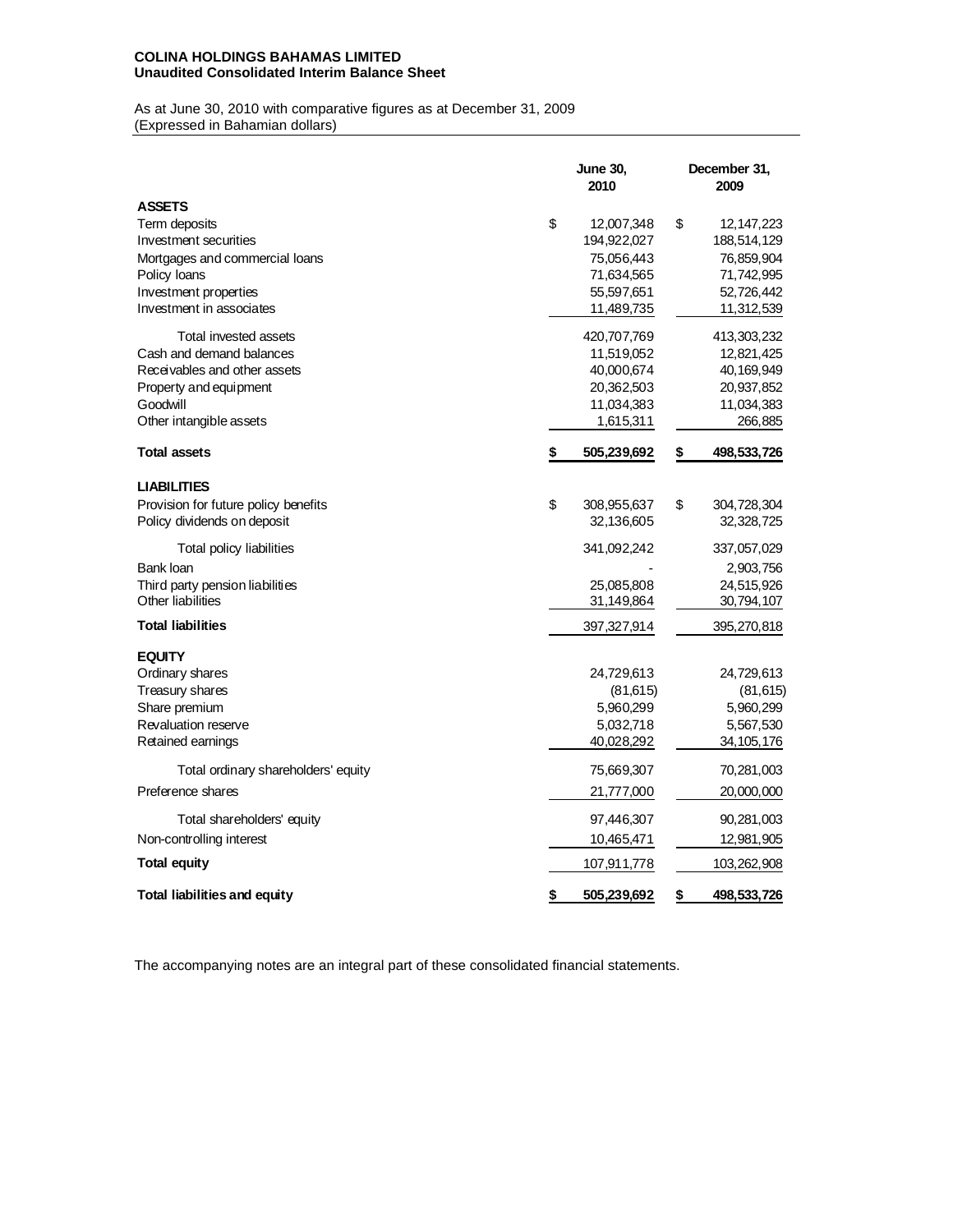#### **COLINA HOLDINGS BAHAMAS LIMITED Unaudited Consolidated Interim Income Statement**

For the six months ended June 30, 2010 with comparative figures for the six months ended June 30, 2009<br>(Expressed in Bahamian dollars)

| (Expressed in Bahamian dollars) |  |  |
|---------------------------------|--|--|
|                                 |  |  |

|                                                 | <b>6 Months Ended</b><br>June 30, 2010 |            | <b>6 Months Ended</b><br>June 30, 2009 |              |  |
|-------------------------------------------------|----------------------------------------|------------|----------------------------------------|--------------|--|
| Revenues:                                       |                                        |            |                                        |              |  |
| Premium revenue                                 | \$                                     | 62,203,674 | \$                                     | 65,467,297   |  |
| Less: Reinsurance premiums                      |                                        | 6,375,088  |                                        | 8,012,517    |  |
| Net premium revenue                             |                                        | 55,828,586 |                                        | 57,454,780   |  |
| Net investment income                           |                                        | 16,352,954 |                                        | 11,359,642   |  |
| Other income                                    |                                        | 2,673,434  |                                        | 2,599,495    |  |
| <b>Total revenues</b>                           |                                        | 74,854,974 |                                        | 71,413,917   |  |
| Benefits and expenses:                          |                                        |            |                                        |              |  |
| Policyholders' benefits                         |                                        | 41,106,168 |                                        | 44,972,393   |  |
| Less: Reinsurance recoveries                    |                                        | 5,072,359  |                                        | 3,330,105    |  |
| Net policyholders' benefits                     |                                        | 36,033,809 |                                        | 41,642,288   |  |
| Changes in provision for future policy benefits |                                        | 3,988,896  |                                        | 4,864,657    |  |
| General and administrative expenses             |                                        | 14,450,192 |                                        | 12, 178, 991 |  |
| Commissions                                     |                                        | 5,969,293  |                                        | 6,489,007    |  |
| Premium and other tax expense                   |                                        | 2,487,076  |                                        | 2,068,090    |  |
| Finance costs                                   |                                        | 57,368     |                                        | 247,793      |  |
| Other expenses                                  |                                        | 986.279    |                                        | 622.504      |  |
| Total benefits and expenses                     |                                        | 63,972,913 |                                        | 68,113,330   |  |
| Net income for the period:                      | \$                                     | 10,882,061 | \$                                     | 3,300,587    |  |
| Net income attributable to:                     |                                        |            |                                        |              |  |
| Equity shareholders of the Company              | \$                                     | 10,366,614 | \$                                     | 3,031,693    |  |
| Non-controlling interests                       |                                        | 515,447    |                                        | 268,894      |  |
| Net income for the period                       | \$                                     | 10,882,061 | \$                                     | 3,300,587    |  |
| Basic earnings per ordinary share (Note 4)      | \$                                     | 0.39       | \$                                     | 0.09         |  |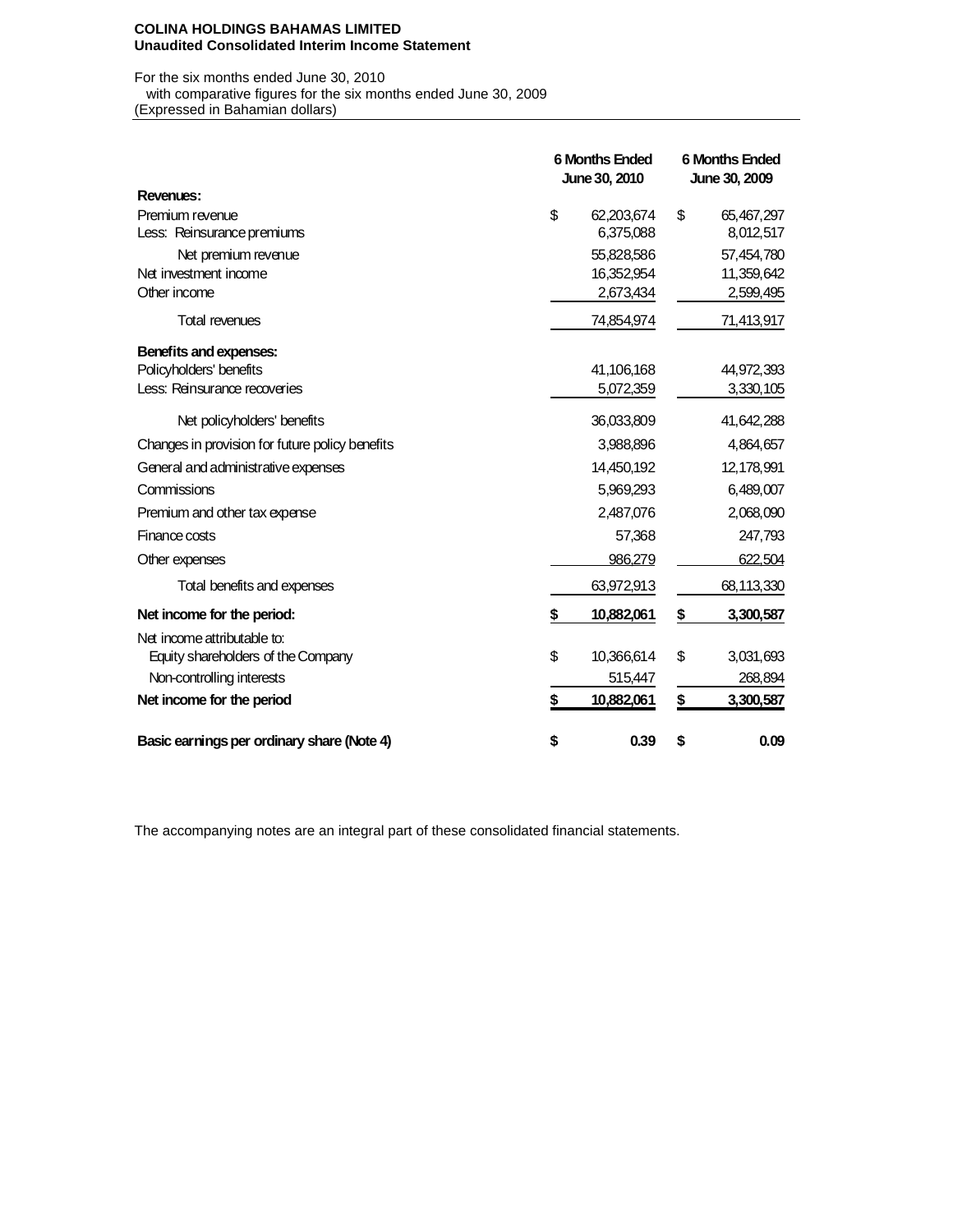#### **COLINA HOLDINGS BAHAMAS LIMITED Unaudited Consolidated Interim Income Statement**

For the three months ended June 30, 2010 with comparative figures for the three months ended June 30, 2009

(Expressed in Bahamian dollars)

|                                                 | <b>3 Months Ended</b><br>June 30, 2010 |            |    | 3 Months Ended<br>June 30, 2009 |
|-------------------------------------------------|----------------------------------------|------------|----|---------------------------------|
| Revenues:                                       |                                        |            |    |                                 |
| Premium revenue                                 | \$                                     | 25,791,690 | \$ | 27,683,668                      |
| Less: Reinsurance premiums                      |                                        | 3,497,155  |    | 3,870,451                       |
| Net premium revenue                             |                                        | 22,294,535 |    | 23,813,217                      |
| Net investment income                           |                                        | 7,933,756  |    | 5,647,332                       |
| Other income                                    |                                        | 1,545,244  |    | 1,339,814                       |
| <b>Total revenues</b>                           |                                        | 31,773,535 |    | 30,800,363                      |
| Benefits and expenses:                          |                                        |            |    |                                 |
| Policyholders' benefits                         |                                        | 14,346,638 |    | 17,274,676                      |
| Less: Reinsurance recoveries                    |                                        | 3,143,565  |    | 2,788,764                       |
| Net policyholders' benefits                     |                                        | 11,203,073 |    | 14,485,912                      |
| Changes in provision for future policy benefits |                                        | 721,895    |    | 4,067,361                       |
| General and administrative expenses             |                                        | 6,771,558  |    | 5,834,268                       |
| Commissions                                     |                                        | 2,839,098  |    | 3,287,756                       |
| Premium and other tax expense                   |                                        | 1,617,095  |    | 1,063,297                       |
| Finance costs                                   |                                        | 7,251      |    | 91,365                          |
| Other expenses                                  |                                        | 492,835    |    | 622,504                         |
| Total benefits and expenses                     |                                        | 23,652,805 |    | 29,452,463                      |
| Net income for the period:                      |                                        | 8,120,730  | S  | 1,347,900                       |
| Net income attributable to:                     |                                        |            |    |                                 |
| Equity shareholders of the Company              | \$                                     | 7,842,085  | \$ | 1,144,798                       |
| Non-controlling interests                       |                                        | 278,645    |    | 203,102                         |
| Net income for the period                       | \$                                     | 8,120,730  | \$ | 1,347,900                       |
| Basic earnings per ordinary share (Note 4)      | \$                                     | 0.30       | \$ | 0.03                            |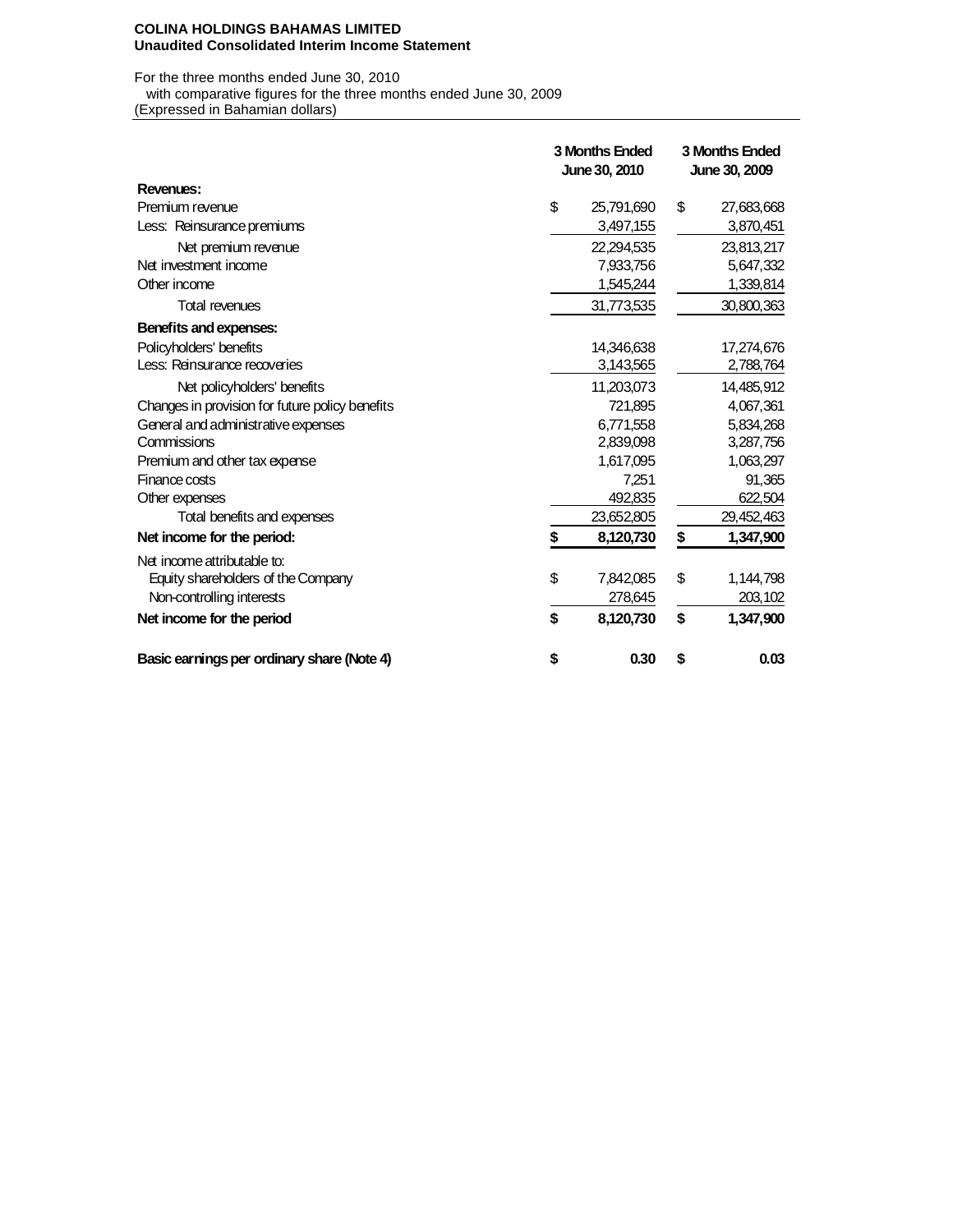## **COLINA HOLDINGS BAHAMAS LIMITED Unaudited Consolidated Interim Statement of Comprehensive Income**

For the six months ended June 30, 2010 with comparative figures for the six months ended June 30, 2009 (Expressed in Bahamian dollars)

|                                               | <b>6 Months Ended</b> | <b>6 Months Ended</b><br>2009 |    |             |
|-----------------------------------------------|-----------------------|-------------------------------|----|-------------|
| Net income for the period                     | \$                    | 10,882,061                    | \$ | 3,300,587   |
| Other comprehensive income:                   |                       |                               |    |             |
| Change in available for-sale financial assets |                       | (534,654)                     |    | (1,015,705) |
| Total comprehensive income for the period     | \$                    | 10,347,407                    | \$ | 2,284,882   |
| Attributable to:                              |                       |                               |    |             |
| Equity shareholders of the Company            |                       | 9,824,409                     |    | 2,013,511   |
| Non-controlling interests                     |                       | 522,998                       |    | 271,371     |
| Total comprehensive income for the period     | \$                    | 10,347,407                    | \$ | 2,284,882   |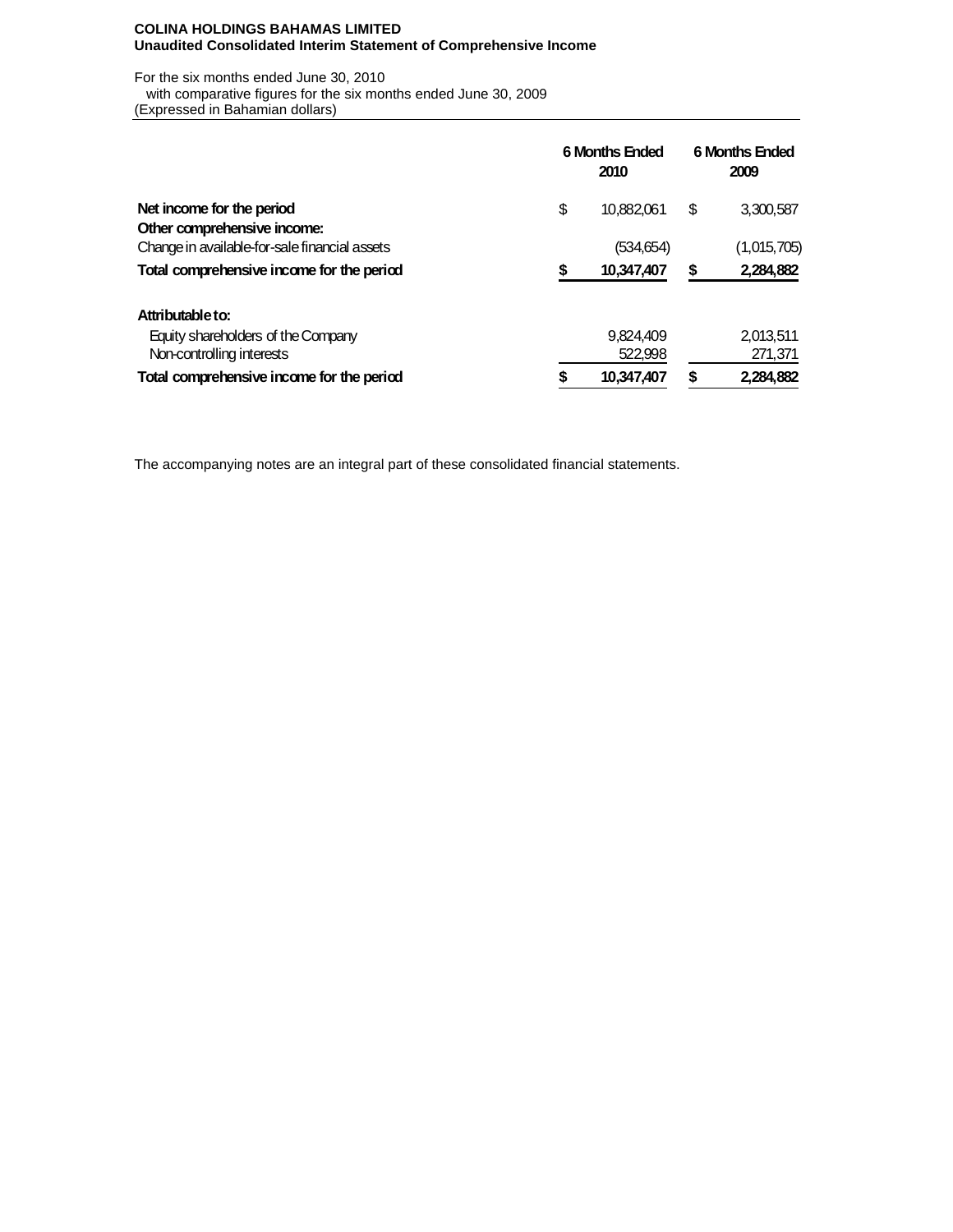#### **COLINA HOLDINGS BAHAMAS LIMITED Unaudited Consolidated Statement of Changes in Equity**

# For the six months ended June 30, 2010

 with comparative figures for the six months ended June 30, 2009 (Expressed in Bahamian dollars)

|                                                                                                               |    | Ordinary<br><b>Share</b><br><b>Capital</b> |     | <b>Treasury</b><br><b>Shares</b> |      | <b>Share</b><br>Premium |     | <b>Revaluation</b><br><b>Reserve</b> |     | Preference<br><b>Share</b><br>Capital |   | Retained<br>Earnings     |      | Non-controlling<br><b>Interest</b> |      | <b>Total</b><br><b>Equity</b> |
|---------------------------------------------------------------------------------------------------------------|----|--------------------------------------------|-----|----------------------------------|------|-------------------------|-----|--------------------------------------|-----|---------------------------------------|---|--------------------------|------|------------------------------------|------|-------------------------------|
| Balance, January 1, 2009<br>Transfers from revaluation reserve<br>Net loss on remeasurement of                | \$ | 24,729,613 \$                              |     | $(81,615)$ \$                    |      | 5,960,299 \$            |     | 7,462,729<br>(292, 674)              | -\$ | 20,000,000 \$                         |   | 24,274,927 \$<br>292,674 |      | 8,265,830 \$                       |      | 90,611,783                    |
| available-for-sale securities<br>to fair value<br>Net fair value gain transferred to<br>income on disposal of |    |                                            |     |                                  |      |                         |     | (1,015,705)                          |     |                                       |   |                          |      |                                    |      | (1,015,705)                   |
| available-for-sale securities                                                                                 |    |                                            |     |                                  |      |                         |     | (662, 996)                           |     |                                       |   |                          |      |                                    |      | (662,996)                     |
| Changes in non-controlling interests                                                                          |    |                                            |     |                                  |      |                         |     |                                      |     |                                       |   |                          |      | 245,615                            |      | 245,615                       |
| Net income for the period                                                                                     |    |                                            |     |                                  |      |                         |     |                                      |     |                                       |   | 3,031,693                |      | 268,894                            |      | 3,300,587                     |
| Ordinary share dividends                                                                                      |    |                                            |     |                                  |      |                         |     |                                      |     |                                       |   | (1,483,777)              |      |                                    |      | (1,483,777)                   |
| Preference share dividends                                                                                    |    |                                            |     |                                  |      |                         |     |                                      |     |                                       |   | (712, 500)               |      |                                    |      | (712,500)                     |
| Balance, June 30, 2009                                                                                        |    | 24,729,613                                 | -\$ | (81, 615)                        | - \$ | 5,960,299               | -\$ | 5,491,354                            | \$  | 20,000,000                            | S | 25,403,017               | - \$ | 8,780,339                          | - \$ | 90,283,007                    |
| Balance, January 1, 2010<br>Net loss on remeasurement of                                                      | S  | 24,729,613 \$                              |     | $(81,615)$ \$                    |      | 5,960,299 \$            |     | 5,567,530                            | -\$ | 20,000,000 \$                         |   | 34, 105, 176 \$          |      | 12,981,905 \$                      |      | 103,262,908                   |
| available-for-sale securities<br>to fair value                                                                |    |                                            |     |                                  |      |                         |     | (534, 654)                           |     |                                       |   |                          |      |                                    |      | (534, 654)                    |
| Net fair value gain transferred to<br>income on disposal of                                                   |    |                                            |     |                                  |      |                         |     |                                      |     |                                       |   |                          |      |                                    |      |                               |
| available-for-sale securities                                                                                 |    |                                            |     |                                  |      |                         |     | (158)                                |     |                                       |   |                          |      |                                    |      | (158)                         |
| Changes in non-controlling interests                                                                          |    |                                            |     |                                  |      |                         |     |                                      |     |                                       |   |                          |      | (2,916,531)                        |      | (2,916,531)                   |
| Net income for the period                                                                                     |    |                                            |     |                                  |      |                         |     |                                      |     |                                       |   | 10,366,614               |      | 515,447                            |      | 10,882,061                    |
| Issuance of preference share capital                                                                          |    |                                            |     |                                  |      |                         |     |                                      |     | 1,777,000                             |   |                          |      |                                    |      | 1,777,000                     |
| Distributions by subsidiaries                                                                                 |    |                                            |     |                                  |      |                         |     |                                      |     |                                       |   |                          |      | (115,350)                          |      | (115,350)                     |
| Ordinary share dividends                                                                                      |    |                                            |     |                                  |      |                         |     |                                      |     |                                       |   | (3,709,442)              |      |                                    |      | (3,709,442)                   |
| Preference share dividends                                                                                    |    |                                            |     |                                  |      |                         |     |                                      |     |                                       |   | (734,056)                |      |                                    |      | (734,056)                     |
| Balance, June 30, 2010                                                                                        |    | 24,729,613                                 |     | (81,615)                         | \$   | 5,960,299               |     | 5,032,718                            |     | 21,777,000                            |   | 40,028,292               |      | 10,465,471                         |      | 107,911,778                   |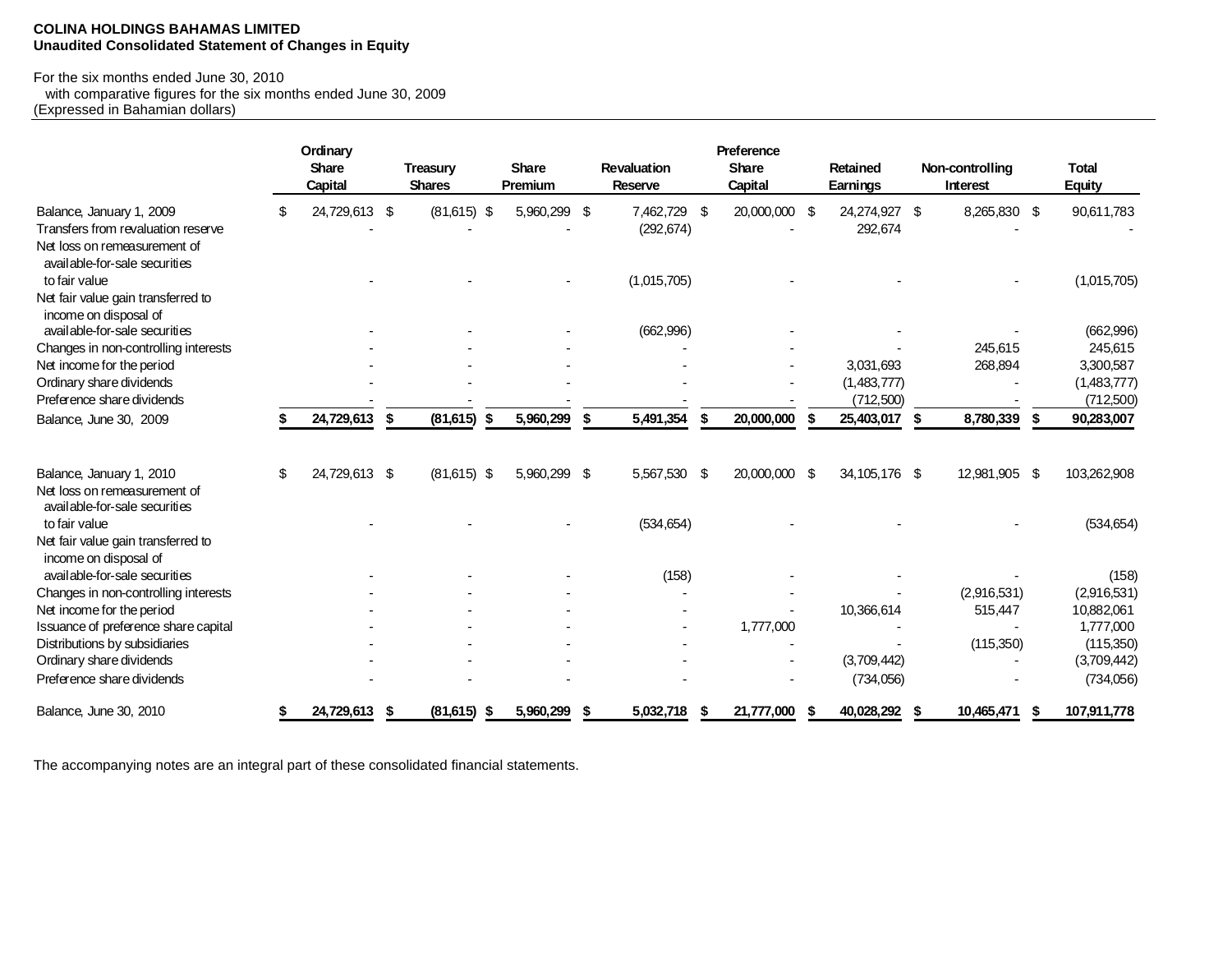#### **COLINA HOLDINGS BAHAMAS LIMITED Unaudited Consolidated Statement of Cash Flows**

#### For the six months ended June 30, 2010

with comparative figures for the six months ended June 30, 2009

(Expressed in Bahamian dollars)

|                                                        | <b>6 Months Ended</b><br>June 30, 2010 |              |    | <b>6 Months Ended</b><br>June 30, 2009 |
|--------------------------------------------------------|----------------------------------------|--------------|----|----------------------------------------|
| Cash flows from operating activities:                  |                                        |              |    |                                        |
| Net income                                             | \$                                     | 10,882,061   | \$ | 3,300,587                              |
| Adjustments to reconcile net income to net cash        |                                        |              |    |                                        |
| used in operating activities:                          |                                        |              |    |                                        |
| Change in unrealized (gain)/loss on fair value         |                                        |              |    |                                        |
| through income securities                              |                                        | (63, 116)    |    | 1,072,576                              |
| Increase in provision for future policy benefits       |                                        | 4,227,333    |    | 6,701,502                              |
| Changes in loss provisions for loans and receivables   |                                        | (425,297)    |    | 2,434,458                              |
| Depreciation and amortization charges                  |                                        | 1,153,106    |    | 1,077,101                              |
| Net realized loss on fair value through                |                                        |              |    |                                        |
| income securities                                      |                                        | 84.884       |    | 27,900                                 |
| Net realized loss/(gain) on sale of available-for-sale |                                        |              |    |                                        |
| securities                                             |                                        | 1.342        |    | (662,996)                              |
| Interest income                                        |                                        | (12,688,227) |    | (9,869,723)                            |
| Dividend income                                        |                                        | (739,630)    |    | (570, 281)                             |
| Fair value gains on investment properties              |                                        | (1,029,407)  |    | (26, 200)                              |
| Finance costs                                          |                                        | 47,879       |    | 247,793                                |
| Operating cash flows before changes in operating       |                                        |              |    |                                        |
| assets and liabilities                                 |                                        | 1,450,928    |    | 3,732,717                              |
| Changes in operating assets and liabilities:           |                                        |              |    |                                        |
| Decrease/(increase) in other assets                    |                                        | 257.500      |    | (6,089,105)                            |
| Decrease in other liabilities                          |                                        | (1,994,604)  |    | (4,595,145)                            |
| Net cash used in operating activities                  |                                        | (286, 176)   |    | (6,951,533)                            |

(Continued)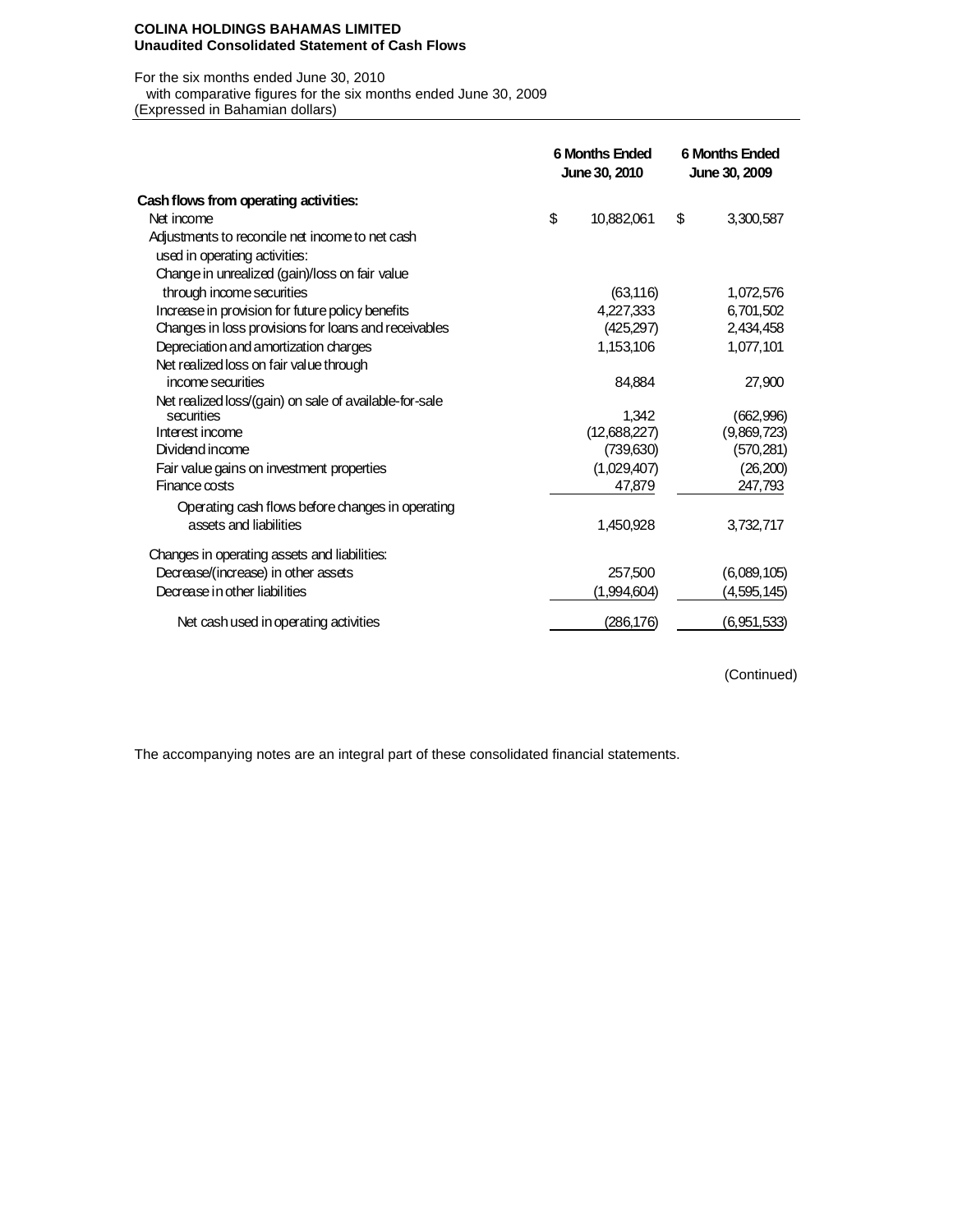### **COLINA HOLDINGS BAHAMAS LIMITED Unaudited Consolidated Statement of Cash Flows**

#### For the six months ended June 30, 2010

with comparative figures for the six months ended June 30, 2009<br>(Expressed in Bahamian dollars)

| (Expressed in Bahamian dollars) |  |
|---------------------------------|--|
|                                 |  |

|                                                                 | <b>6 Months Ended</b><br>June 30, 2010 | <b>6 Months Ended</b><br>June 30, 2009 |
|-----------------------------------------------------------------|----------------------------------------|----------------------------------------|
| Cash flows from investing activities:                           |                                        |                                        |
| Increase in term deposits with original maturities              |                                        |                                        |
| greater than 90 days                                            | (449, 427)                             | (3,811,531)                            |
| Decrease/(increase) in restricted cash                          | 395,087                                | (925)                                  |
| Fair value through income securities purchased                  | (14,322,904)                           | (4,829,812)                            |
| Proceeds on disposal of fair value through income<br>securities | 7,209,224                              | 1,627,885                              |
| Available-for-sale securities purchased                         | (1,510,323)                            | (18,667,987)                           |
| Proceeds on disposal of available-for-sale securities           | 1,658,183                              | 21,809,267                             |
| Decrease in loans to policyholders                              | 184,151                                | 3,365,726                              |
| Additions to investment property                                | (1,841,802)                            |                                        |
| Net decrease/(increase) in mortgage and commercial loans        | 2,220,149                              | (7,064,848)                            |
| Interest received                                               | 12,355,694                             | 9,235,770                              |
| Dividends received                                              | 739,630                                | 570,281                                |
| Proceeds on disposal of property and equipment, net             |                                        | 400                                    |
| Additions to property and equipment                             | (204, 496)                             | (205, 739)                             |
| Additions to other intangible assets                            | (1,721,687)                            |                                        |
| Net cash provided by investing activities                       | 4,711,479                              | 2,028,487                              |
| Cash flows used in financing activities:                        |                                        |                                        |
| Issuance of preference share capital                            | 1,777,000                              |                                        |
| Distributions by subsidiaries                                   | (115,350)                              |                                        |
| Interest paid on guaranteed investment & other contracts        | (2,238)                                | (14,010)                               |
| Payment of bank loan interest                                   | (45, 641)                              | (233, 783)                             |
| Dividends paid to ordinary shareholders                         | (3,709,442)                            | (1,483,777)                            |
| Dividends paid to preference shareholders                       | (734,056)                              | (712,500)                              |
| Repayment of bank loan principal                                | (2,903,756)                            | (678, 923)                             |
| Net cash used in financing activities                           | (5,733,483)                            | (3, 122, 993)                          |
| Net decrease in cash and cash equivalents                       | (1,308,180)                            | (8,046,039)                            |
| Cash and cash equivalents, beginning of period                  | 20,510,737                             | 19,904,768                             |
| Cash and cash equivalents, end of period (Note 3)               | \$<br>19,202,557                       | \$<br>11,858,729                       |

(Concluded)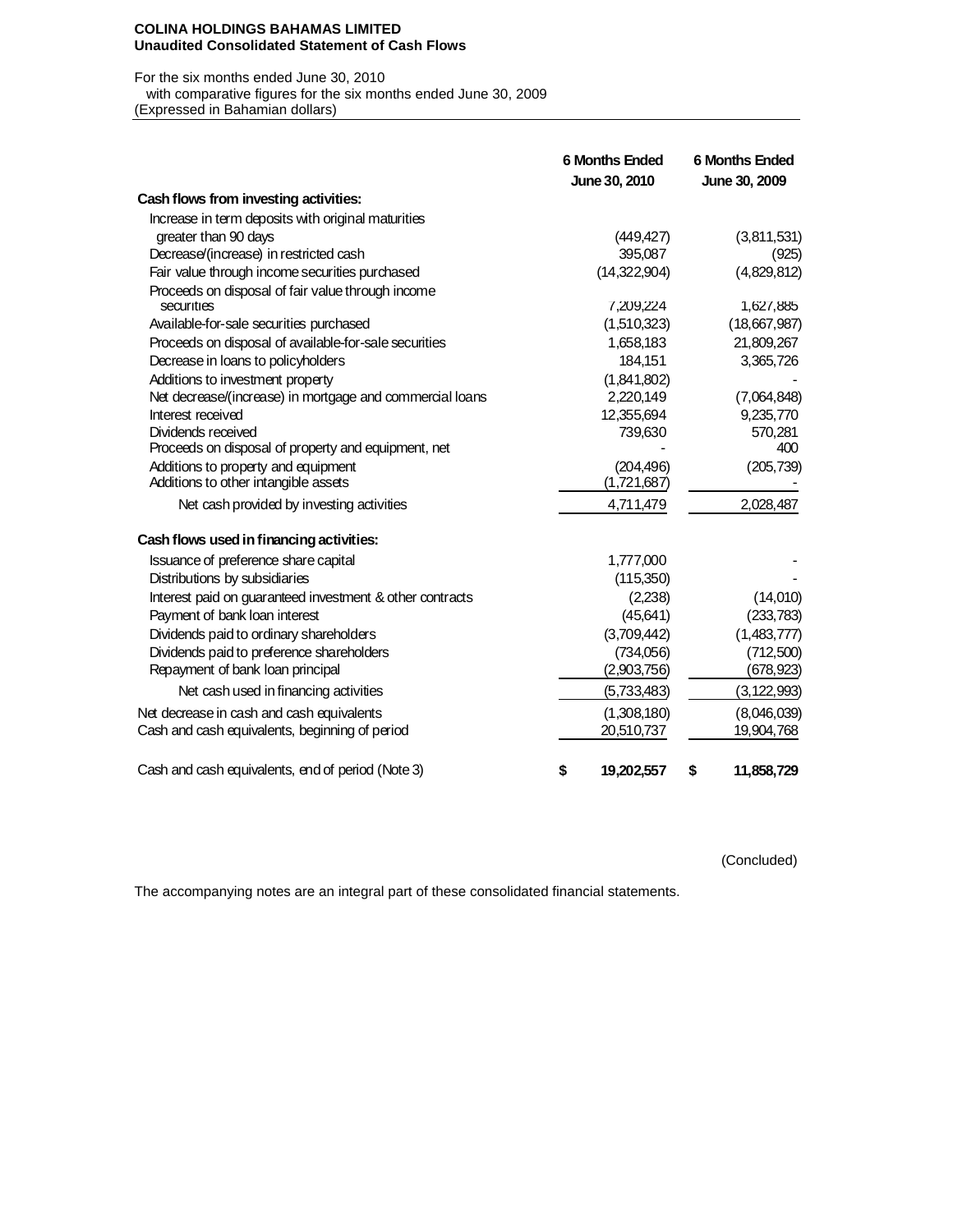For the period ended June 30, 2010 (Expressed in Bahamian dollars)

## **1. General Information**

Colina Holdings Bahamas Limited ("the Company") was incorporated under the laws of the Commonwealth of The Bahamas on July 6, 1993.

The Company acts principally as the holding company of Colina Insurance Limited ("Colina"), a wholly-owned life and health insurer incorporated and registered to operate as a life and health insurer in The Bahamas, The Cayman Islands and The Turks and Caicos Islands.

The ordinary shares of the Company are listed on the Bahamas International Securities Exchange. At June 30, 2010, approximately 58.1% of the Company's issued ordinary shares were owned by A.F. Holdings Ltd. and 41.9% by the Bahamian public.

The registered office of the Company is located at St. Andrew's Court, Frederick Street Steps, P.O. Box N-4805, Nassau, The Bahamas and its principal place of business is located at 308 East Bay Street, P.O. Box N-3013, Nassau, The Bahamas.

# **2. Significant Accounting Policies**

The consolidated financial statements have been prepared in accordance with International Financial Reporting Standards ("IFRS") for interim financial information. Accordingly, they do not include all of the information and footnotes required by IFRS for complete financial statements. In the opinion of management, these unaudited condensed consolidated financial statements reflect all adjustments (consisting of normal recurring accruals) considered necessary for a fair presentation of the Company's financial position and results of operations as at the end of and for the periods presented. All significant intercompany accounts and transactions have been eliminated from these statements. The preparation of unaudited condensed consolidated financial statements in conformity with IFRS requires management to make estimates and assumptions that affect the reported amounts of assets and liabilities and disclosure of contingent assets and liabilities at the date of the financial statements and the reported amounts of revenues and expenses during the reporting period. Actual results could differ from these estimates.

## **3. Cash and Cash Equivalents**

For the purposes of the consolidated statement of cash flows, cash and cash equivalents are comprised of the following:

|                                            | <b>June 30,</b><br>2010 |    | <b>June 30,</b><br>2009 |
|--------------------------------------------|-------------------------|----|-------------------------|
| Term deposits                              | \$<br>12,007,348        | \$ | 11,892,741              |
| Less: Deposits with original maturities of |                         |    |                         |
| greater than 90 days                       | (3,970,219)             |    | (10, 191, 825)          |
| Short-term deposits                        | 8,037,129 -             |    | 1,700,916               |
| Cash and demand balances                   | 11,519,052              |    | 10,914,387              |
| Less: Restricted cash balances             | (350,539)               |    | (744, 905)              |
| Less: Bank overdraft                       | (3,085)                 |    | (11,669)                |
| Total cash and cash equivalents            | \$<br>19,202,557        | S  | 11,858,729              |